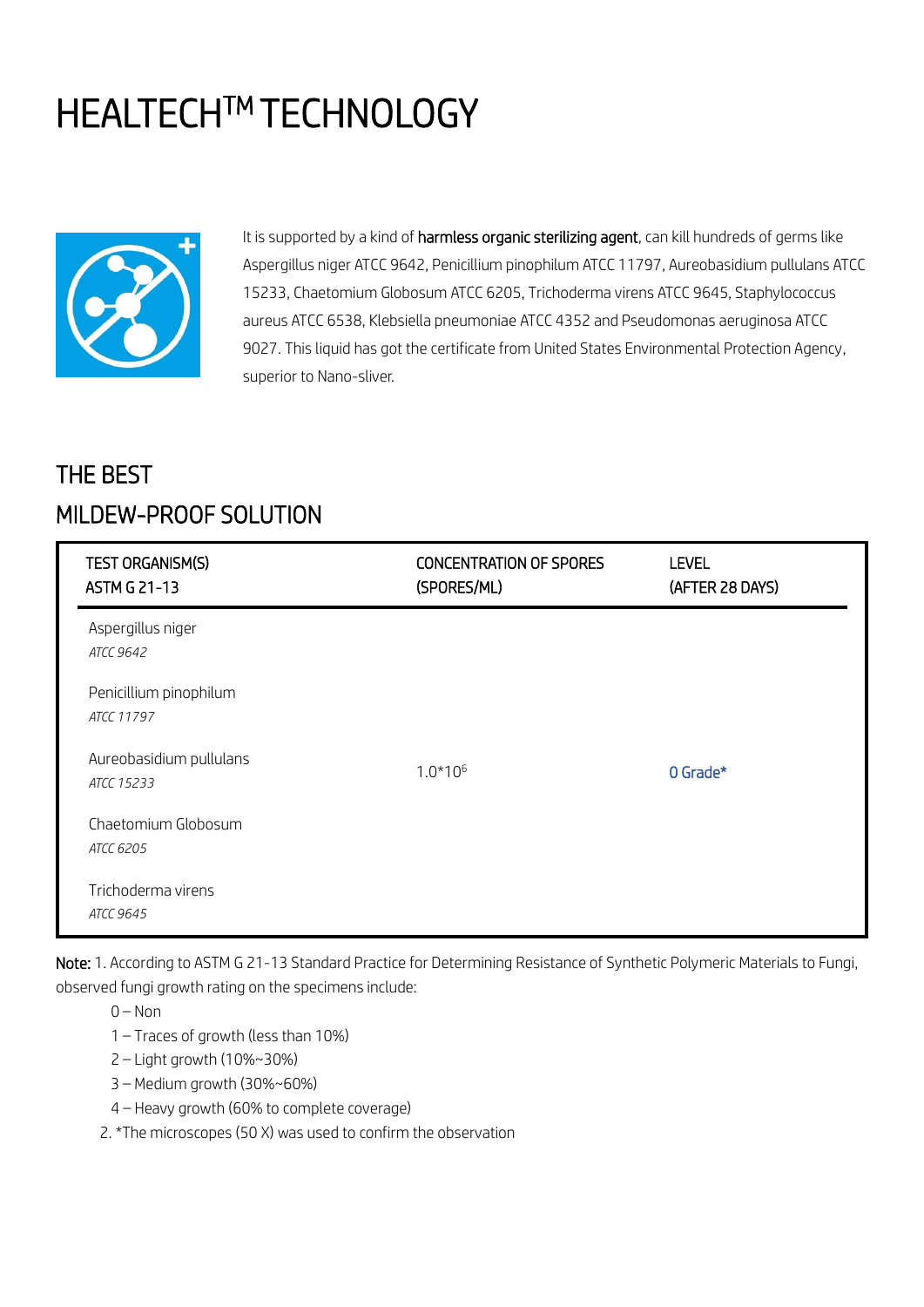## THE BEST

## ANTI-MICROBIAL SOLUTION

| NAME OF TEST BACTERIA<br>(STRAIN NUMBER)<br>ASTM E 2180-07 | <b>CONCENTRATION</b><br>OF BACTERIA<br>(CFU/ML) |                | THE ANTILOG<br>OF THE<br><b>GEOMETRIC</b><br><b>MEAN OF THE</b><br><b>NUMBER OF</b><br><b>ORGANISMS</b><br><b>RECOVERED</b><br>FROM "OH"<br>(CFU/ML) | THE ANTILOG<br>OF THE<br><b>GEOMETRIC</b><br><b>MEAN OF THE</b><br><b>NUMBER OF</b><br><b>ORGANISMS</b><br><b>RECOVERED</b><br><b>FROM "24H"</b><br>(CFU/ML) | <b>REDUCTION</b> |
|------------------------------------------------------------|-------------------------------------------------|----------------|------------------------------------------------------------------------------------------------------------------------------------------------------|--------------------------------------------------------------------------------------------------------------------------------------------------------------|------------------|
| Staphylococcus aureus<br>ATCC 6538                         | $1.5*105$                                       | Sample         |                                                                                                                                                      | $< 5.0*101$                                                                                                                                                  | >99.9%           |
|                                                            |                                                 | Control sample | $1.0*106$                                                                                                                                            | $4.6*107$                                                                                                                                                    |                  |
| Klebsiella pneumoniae<br><b>ATCC 4352</b>                  | $3.5*105$                                       | Sample         |                                                                                                                                                      | $5.0*101$                                                                                                                                                    |                  |
|                                                            |                                                 | Control sample | $1.9*106$                                                                                                                                            | $2.3*107$                                                                                                                                                    |                  |
| Pseudomonas aeruginosa<br>ATCC 9027                        | $3.1*105$                                       | Sample         |                                                                                                                                                      | $5.0*101$                                                                                                                                                    |                  |
|                                                            |                                                 | Control sample | $1.0*106$                                                                                                                                            | $7.1*107$                                                                                                                                                    |                  |





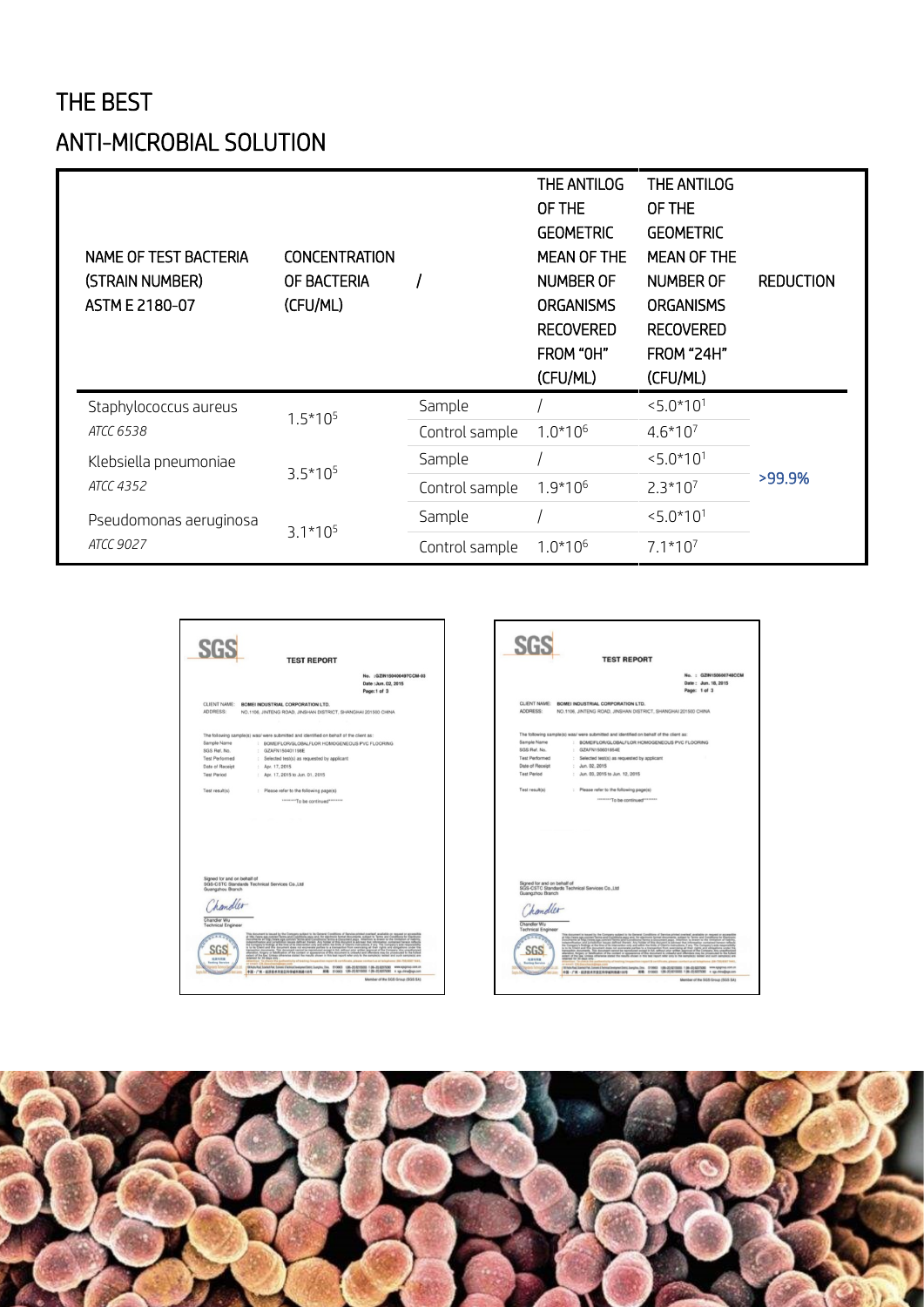

#### *Aspergillus niger*

The fungus Aspergillus niger is a type of mycete, which can sometimes be attributed to the cause of some cases of pneumonia. It is also the causative agent of 'black mycete' on the outsides of certain foods, such as apricots, onions, grapes, etc - therefore making Aspergillus niger a food 'spoilage' organism. These are classed as 'Conidiophores' - an organism which forms filaments or hyphae, otherwise known as conidia (the a-sexual method of fungal reproduction). The name 'Aspergillus' comes from the Latin word 'aspergillum', which roughly translates to 'holy water sprinkler', referring to the shape of these sprinklers being very similar to how these fungi appear when viewed under a microscope.

Digital illustration of fungi Aspergillus niger, black mold, which produce aflatoxins, cause pulmonary infection aspergillosis.



#### *Penicillium pinophilum*

Penicillium pinophilum is a species of fungus in the genus Penicillium which was isolated from a radio set in Papua New Guinea.

Penicillium pinophilum produces 3-O-methylfunicone and mycophenolic acid.

As the only known thermally dimorphic species of Penicillium, it can cause lethal systemic infection (penicilliosis) with fever and anaemia similar to disseminated cryptococcosis.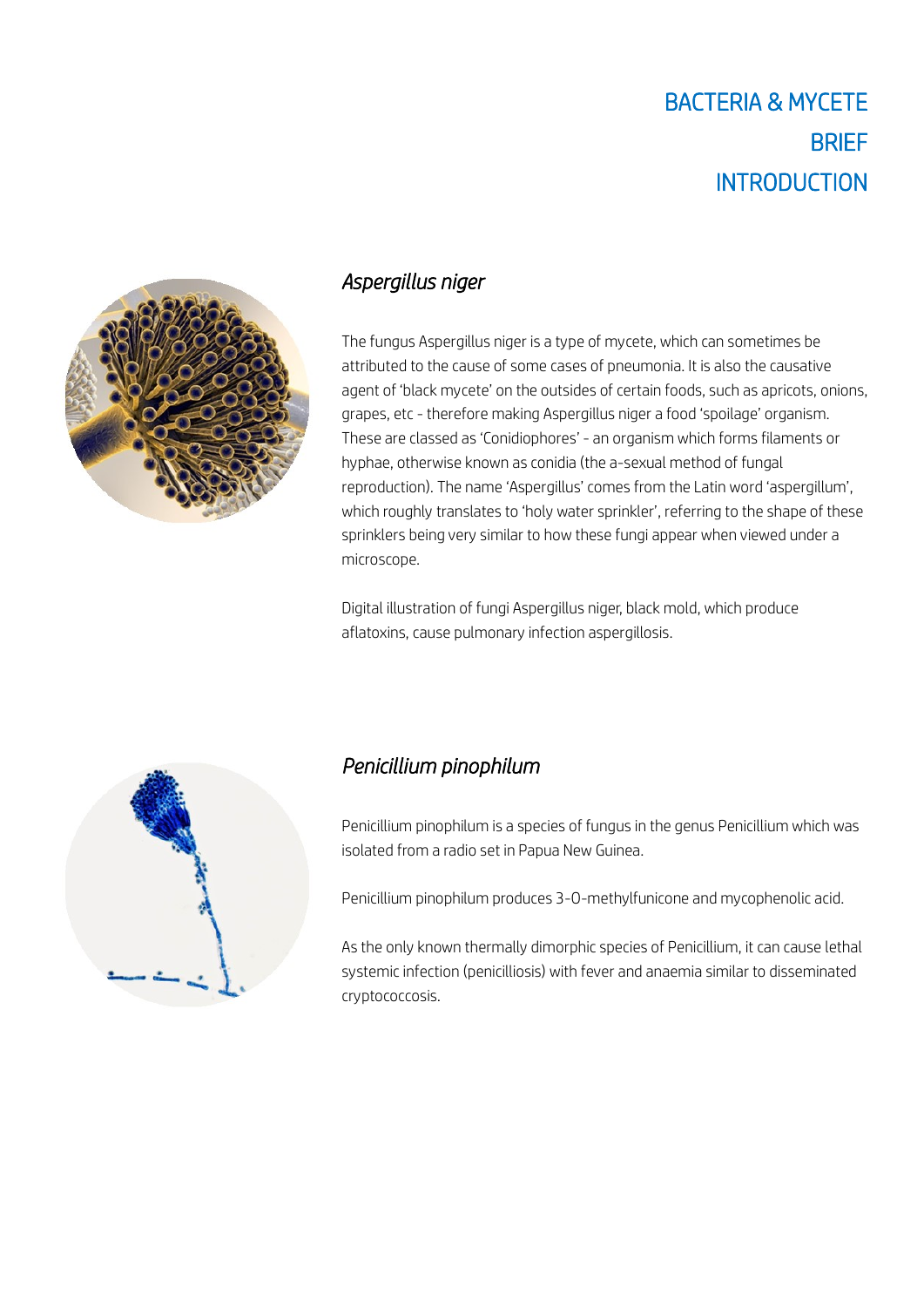

#### *Aureobasidium Pullulans*

Aureobasidium pullulans is a ubiquitous black, yeast-like fungus that can be found in different environments (e.g. soil, water, air and limestone). It is well known as a naturally occurring epiphyte or endophyte of a wide range of plant species (e.g. apple, grape, cucumber, green beans, cabbage) without causing any symptoms of disease. A. pullulans has a high importance in biotechnology for the production of different enzymes, siderophores and pullulan. Furthermore, A. pullulansis used in biological control of plant diseases, especially storage diseases.

Chronic human exposure to A. pullulans via humidifiers or air conditioners can lead to hypersensitivity pneumonitis(extrinsic allergic alveolitis) or "humidifier lung". This condition is characterized acutely by dyspnea, cough, fever, chest infiltrates, and acute inflammatory reaction. The condition can also be chronic, and lymphocyte-mediated. The chronic condition is characterized radiographically by reticulonodular infiltrates in the lung, with apical sparing. The strains causing infections in humans were reclassified to Aureobasidium melanogenum.



#### *Chaetomium Globosum*

Chaetomium globosum is a well-known mesophilic member of the mold family Chaetomiaceae. It is a saprophytic fungus that primarily resides on plants, soil, straw, and dung. Endophytic C. globosum assists in cellulose decomposition of plant cells. They are found in habitats ranging from forest plants to mountain soils across various biomes. C. globosumcolonies can also be found indoors and on wooden products.

Like most Chaetomium species, C. globosum decomposes plant cells using hyphal cellulase activity.Even though they are known to cause soft rot rather than brown rot, C. globosum plant decomposition leaves behind lignin residues.They can decay a variety of wood types such as aspen and pine and even change the colour of paper and books.

C. globosum colonies are potential allergens, and when residing on damp buildings, they are usually the casual agents of poor indoor air quality. Colonies can be detected on wet building wood and also on tiles. Even though spores are usually not detected in the air, inhalation can trigger allergic response and respiratory illnesses.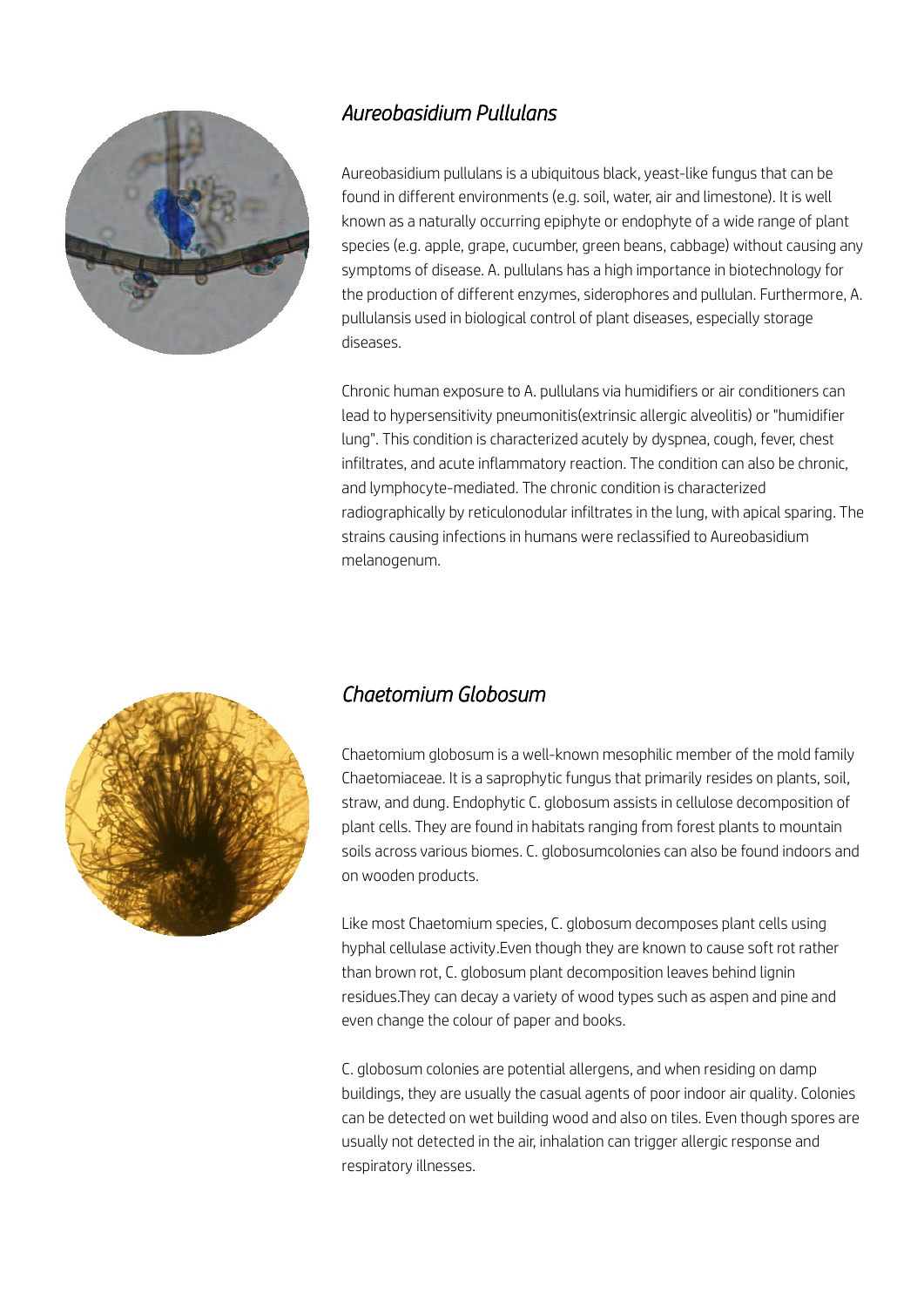

## *Trichoderma Virens*

Trichoderma is a genus of fungi in the family Hypocreaceae, that is present in all soils, where they are the most prevalentculturable fungi. Many species in this genus can be characterized as opportunistic avirulent plant symbionts. Trichoderma species are frequently isolated from forest or agricultural soils at all latitudes.

The genus was described by Christiaan Hendrik Persoon in 1794, but the taxonomy has remained difficult to resolve. For a long time it was considered to consist of only one species, Trichoderma viride, named for producing green mold.

T. aggressivum (formerly T. harzianum biotype 4) is the causal agent of green mold, a disease of cultivated button mushrooms. Trichoderma viride is the causal agent of green mold rot of onion. A strain of Trichoderma viride is a known cause of dieback of Pinus nigra seedlings.



#### *Staphylococcus Aureus*

Staphylococcus aureus (or Staph aureus) is a type of bacteria commonly found on the skin and hair as well as in the noses and throats of people and animals. These bacteria are present in up to 25 percent of healthy people and are even more common among those with skin, eye, nose, or throat infections. The percentages are higher for people who are patients in a hospital or who work there.

The bacteria can spread from person to person by direct contact, through contaminated objects (such as gym equipment, telephones, door knobs, television remote controls, or elevator buttons), or, less often, by inhalation of infected droplets dispersed by sneezing or coughing.

Staphylococcus aureus is the most dangerous of all of the many common staphylococcal bacteria. These gram-positive, sphere-shaped (coccal) bacteria often cause skin infections but can cause pneumonia, heart valve infections, and bone infections.